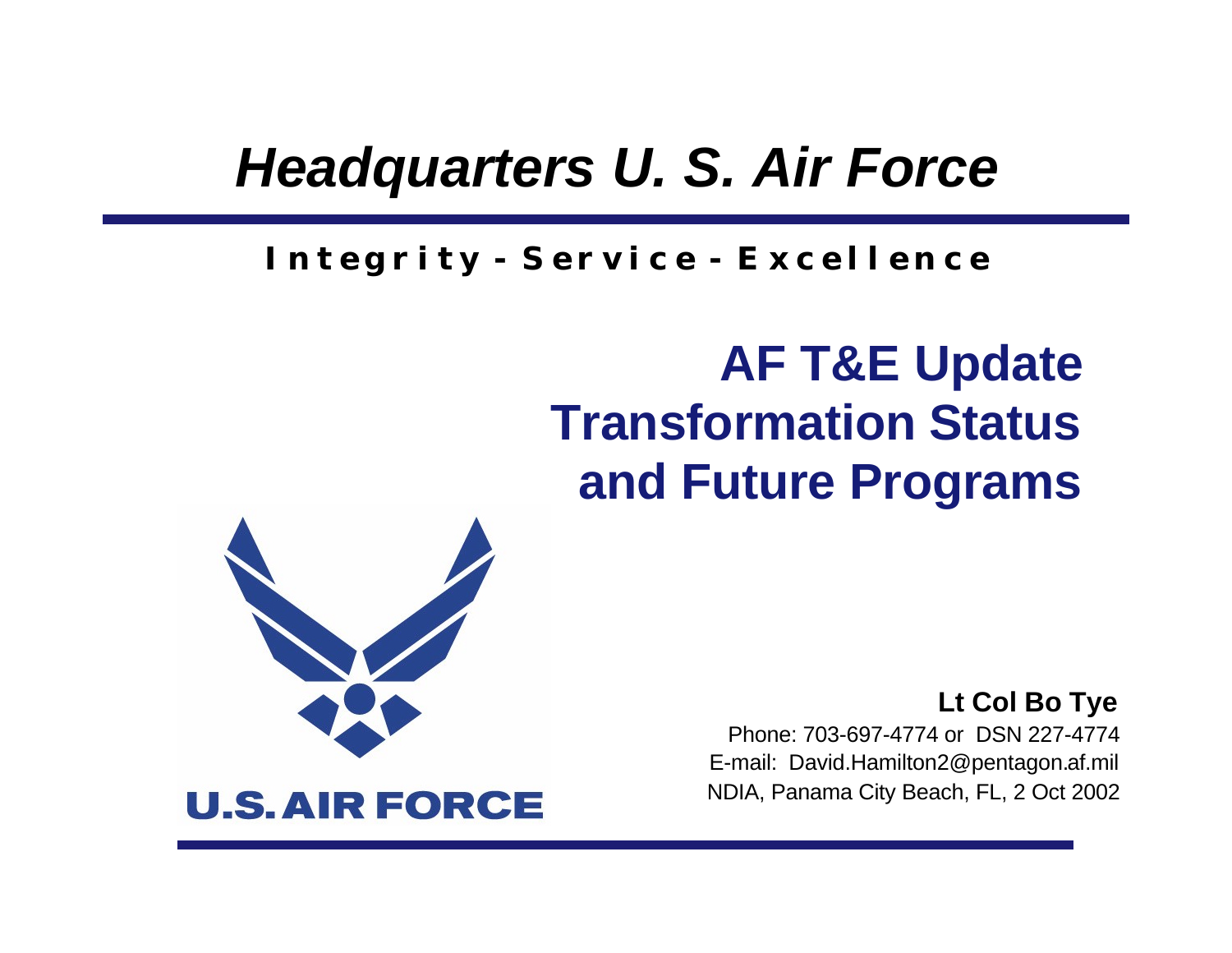

## *Transformation Status*

- Objective: Provide updates about
	- Major Test and Evaluation (T&E) policy **changes**
	- T&E Organization
	- T&E Transformation Strategy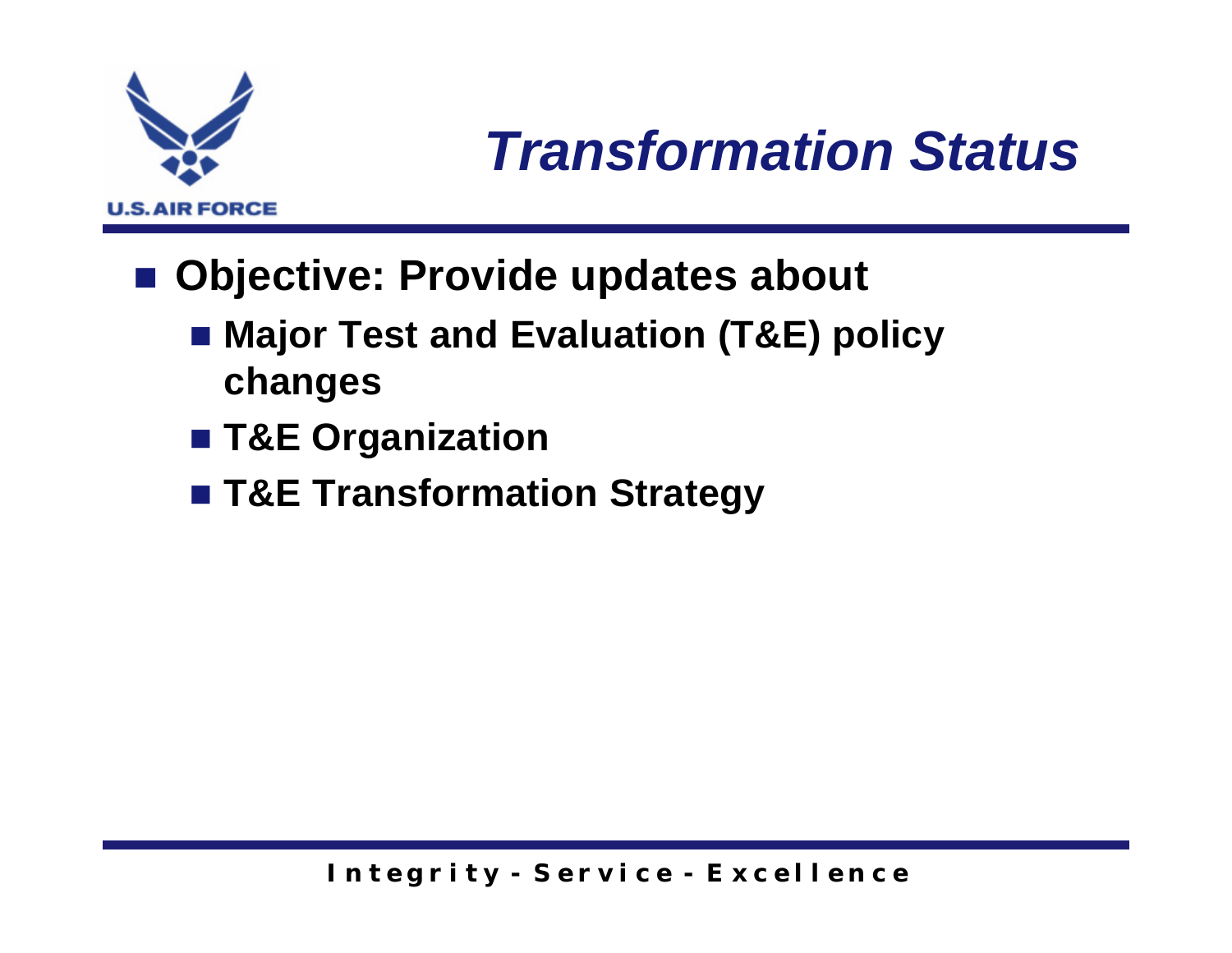

## *HQ USAF/TE Duties*

#### ■ Air Force's **Executive Agent for T&E**

- Establishes AF-wide policy for all T&E
- Ensures credible T&E results for senior leaders early
- Helps develop meaningful and testable operational requirements
- Advocates resources for modernizing T&E infrastructure
	- Does not own AFOTEC, infrastructure, or any test agency
- Adjudicates T&E issues between HQ functionals, MAJCOMs, Services, OSD, and Congress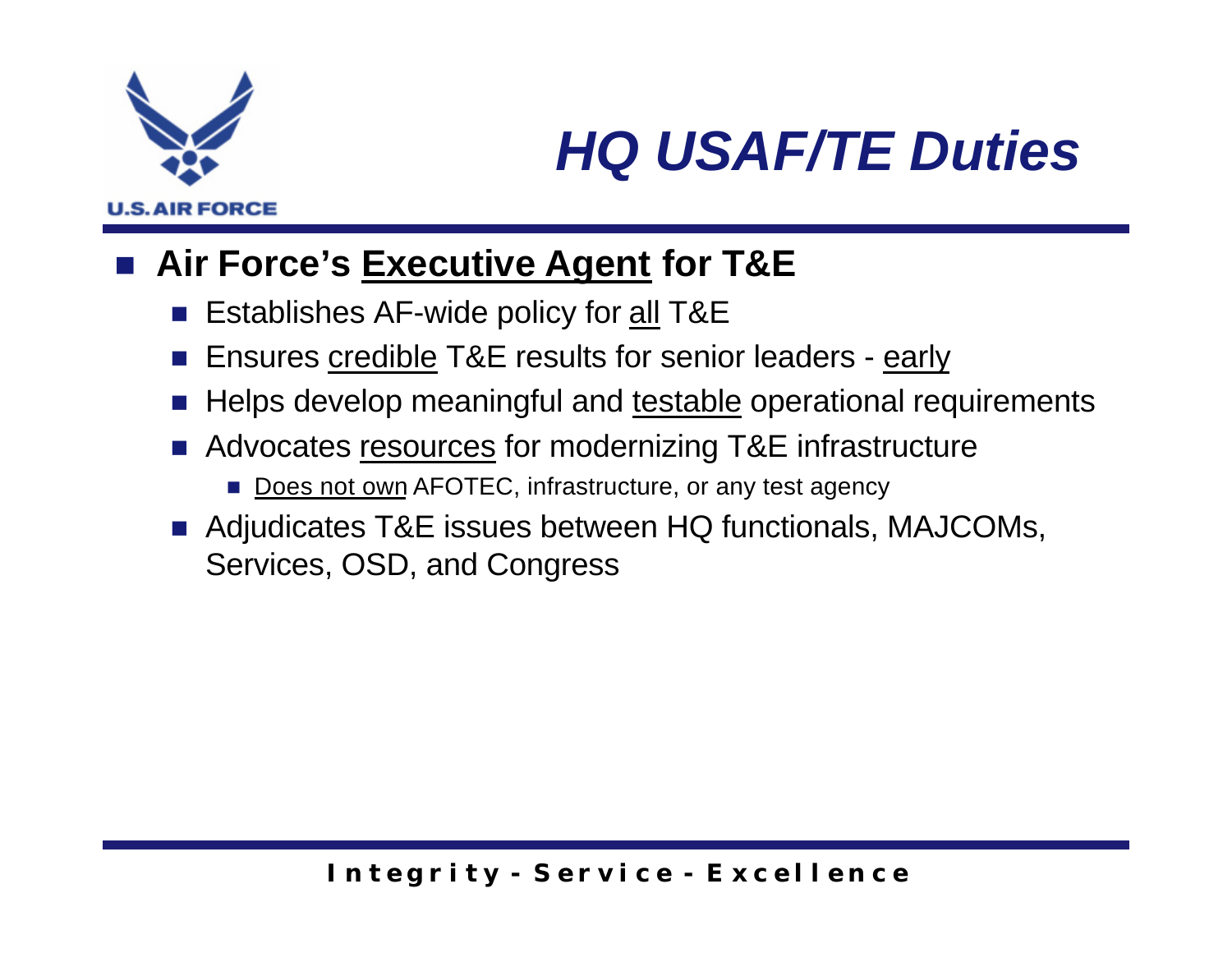

### *T&E – Acquisition Relationships*

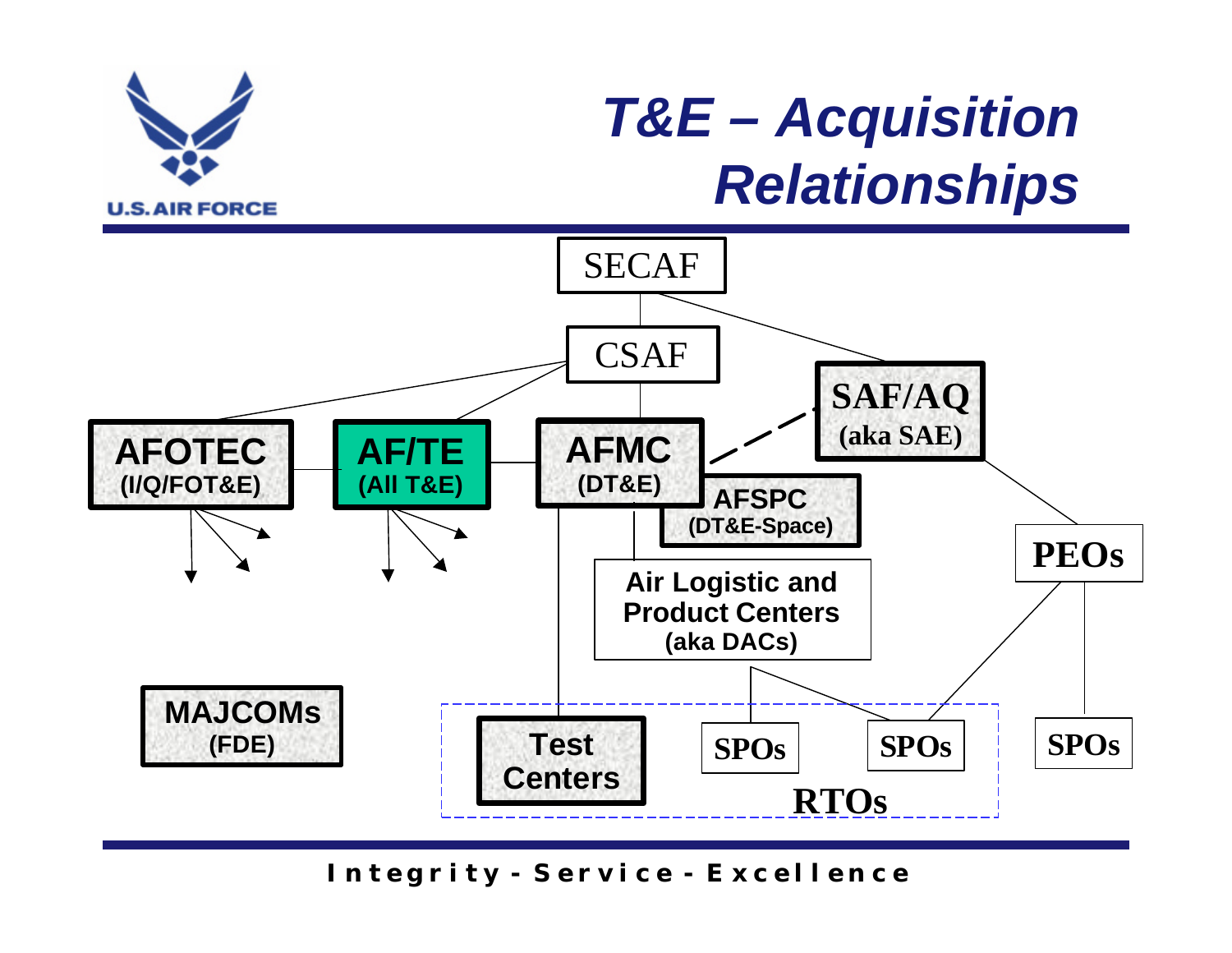

### *OSD T&E Structure*

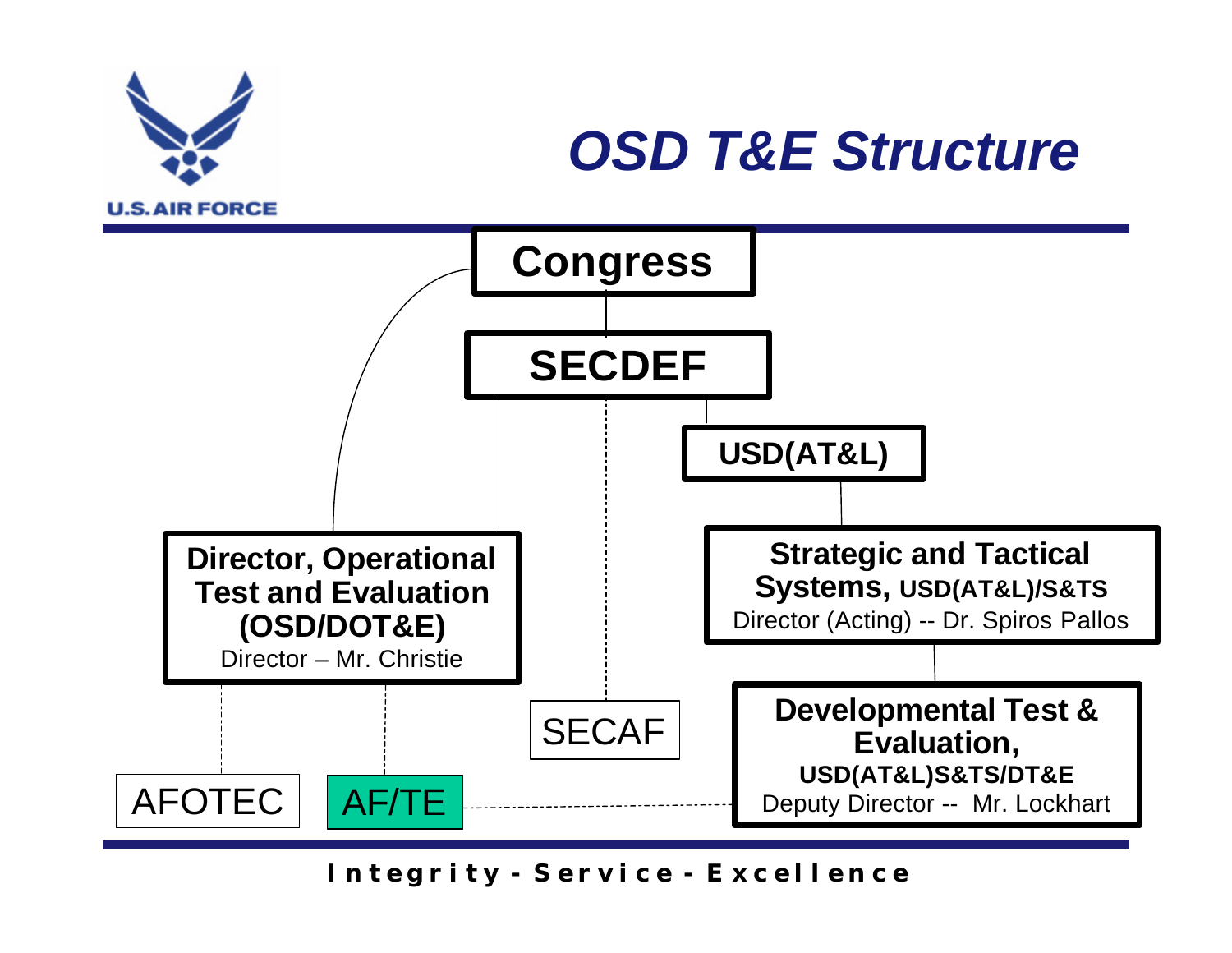

## *Major T&E Policy Update*

#### **New! AFI 99-103, Air Force Test and Evaluation (Draft)**

- $\blacksquare$  Replacing three AFIs:
	- AFI 99-101, Developmental Test and Evaluation
	- AFI 99-102, Operational Test and Evaluation
	- AFI 99-105, Live Fire Test and Evaluation
- n Implements new policies in DoD 5000-series, OSD policy memos, CJCS Instructions, other AFIs
	- All T&E structured as an efficient continuum, a "seamless verification"
	- $\blacksquare$  Evolutionary acquisition
	- $\blacksquare$  Time-phased requirements
	- $\blacksquare$  Interoperability testing and certifications
	- Supports accelerated acquisition strategies
- Responds to CSAF's & SAF/AQ's initiative to improve acquisition
- **Expect publication in Dec 02**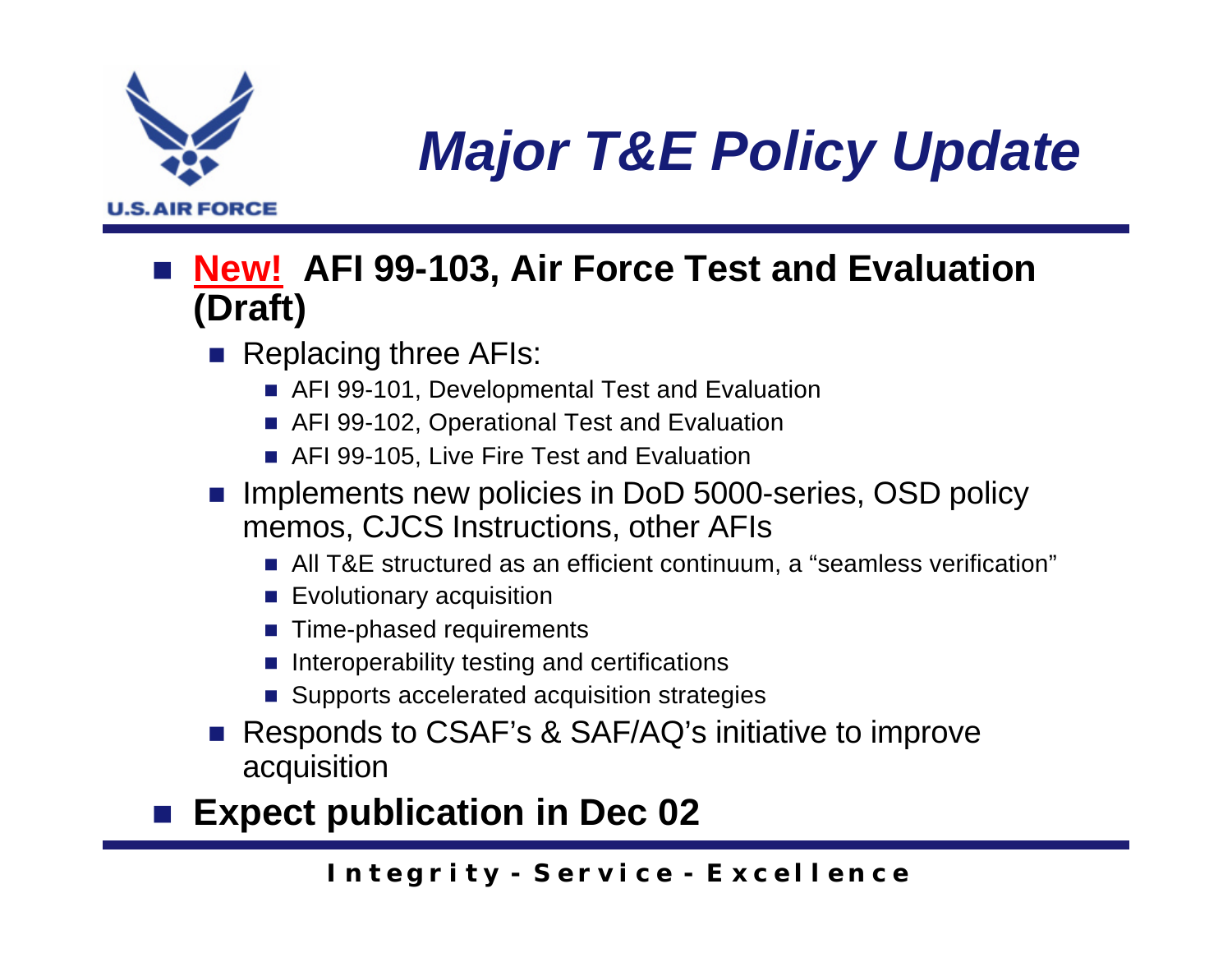

### *Test Structure: Past vs. Present*



**Various "loops" emerge as follow-on blocks of capability are developed**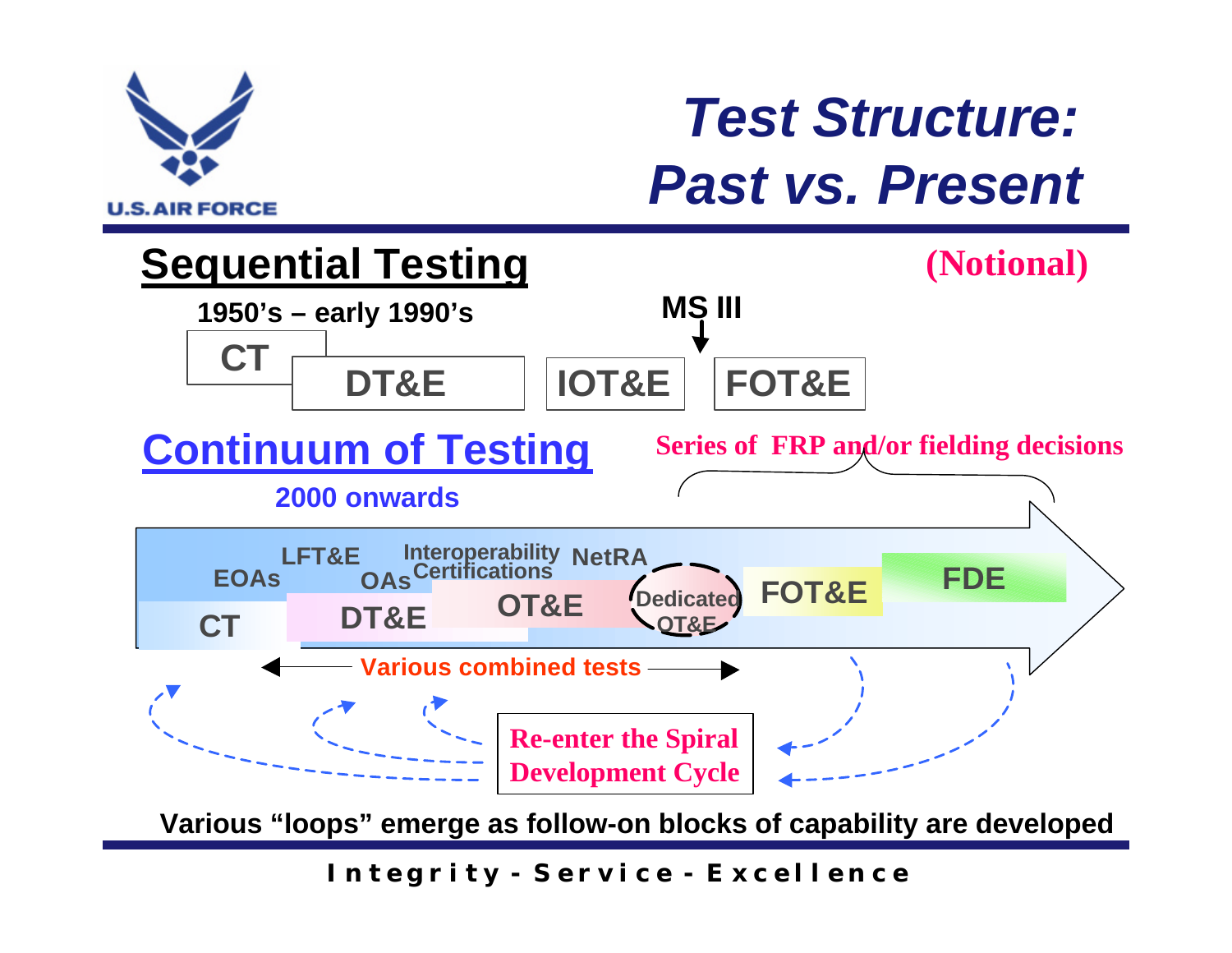

#### **U.S. AIR FORCE**

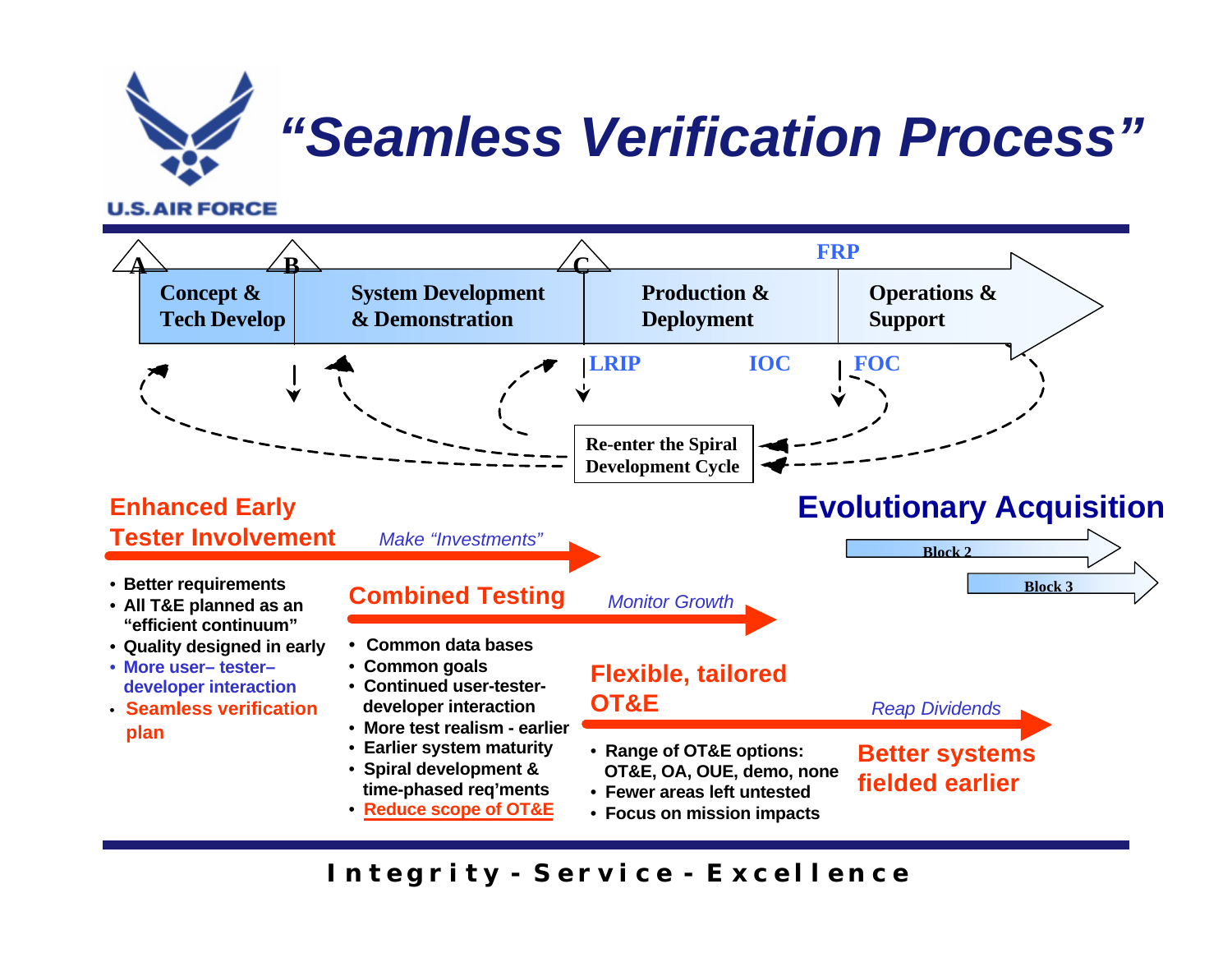

## *Pathfinder Programs*

- Correlate technology, technology transition and concept development to "task-force effects"
	- $\blacksquare$  Requirements pull technology push
- Create collaborative spiral requirements and program management
	- $\blacksquare$  Upfront continuous collaboration and planning by the warfighter, Milestone Decision Agency, technologists, developers/acquires, sustainers, budgeters and testers
- **n** Perform testing as one integrated DT/OT verification process

#### **AF Pathfinder Programs**

**Small diameter bomb; UCAV (Unmanned Combat Aerial Vehicle); Global Hawk; B-2 Radar; Space Based Radar; NCCT (Network-Centric Collaborative Targeting); DCGS (Distributed Common Ground System)**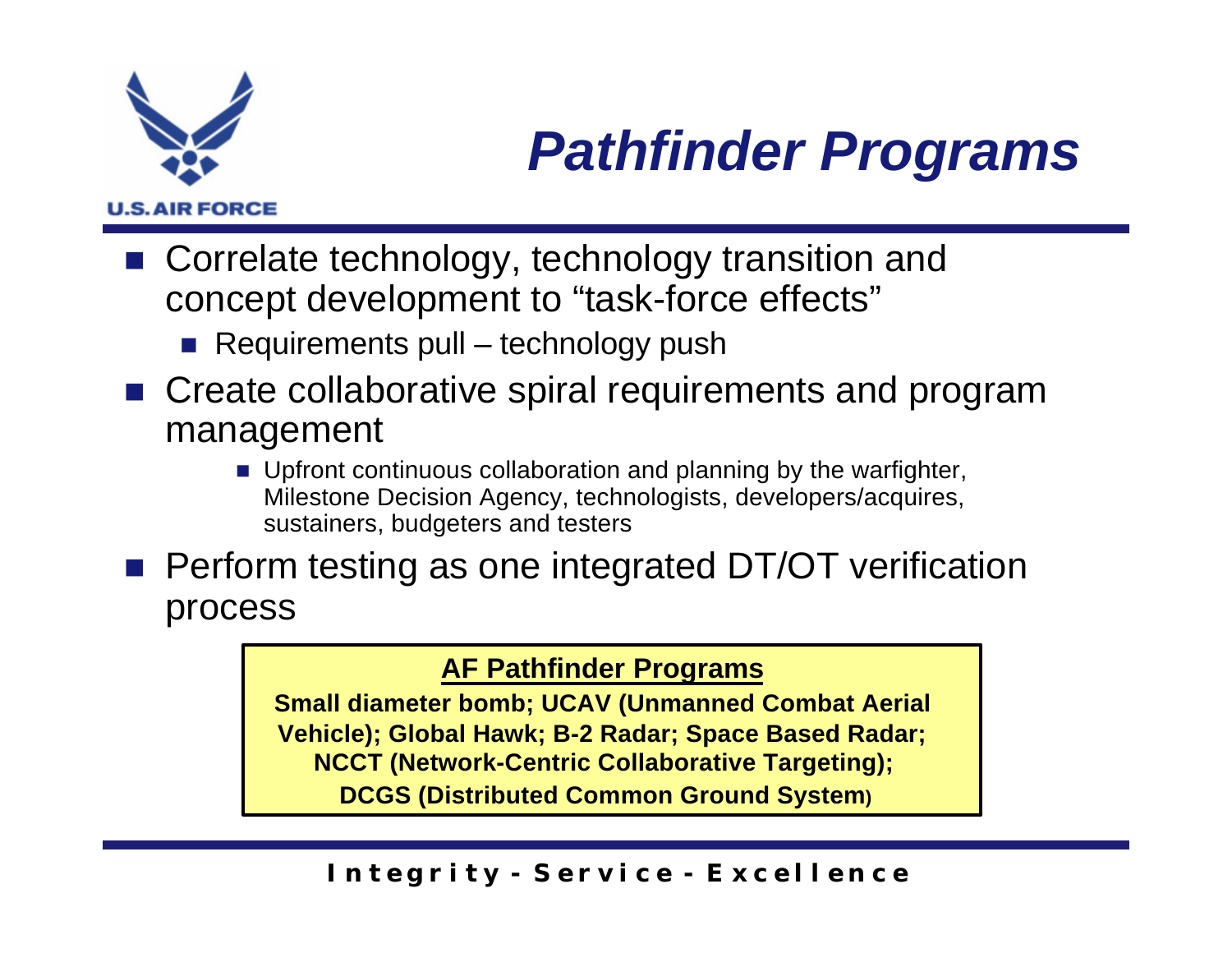

## *AF Range Investments - Future Workload*

**Aircraft Munitions Support** F-22 JSOW WGS JSF JASSM SBIRS UCAV JDAM NPOESS Global Hawk JSW CMWS Predator AIM-9X DCAPES F-16 ABL GBS B-1 Small Diameter Bomb NBC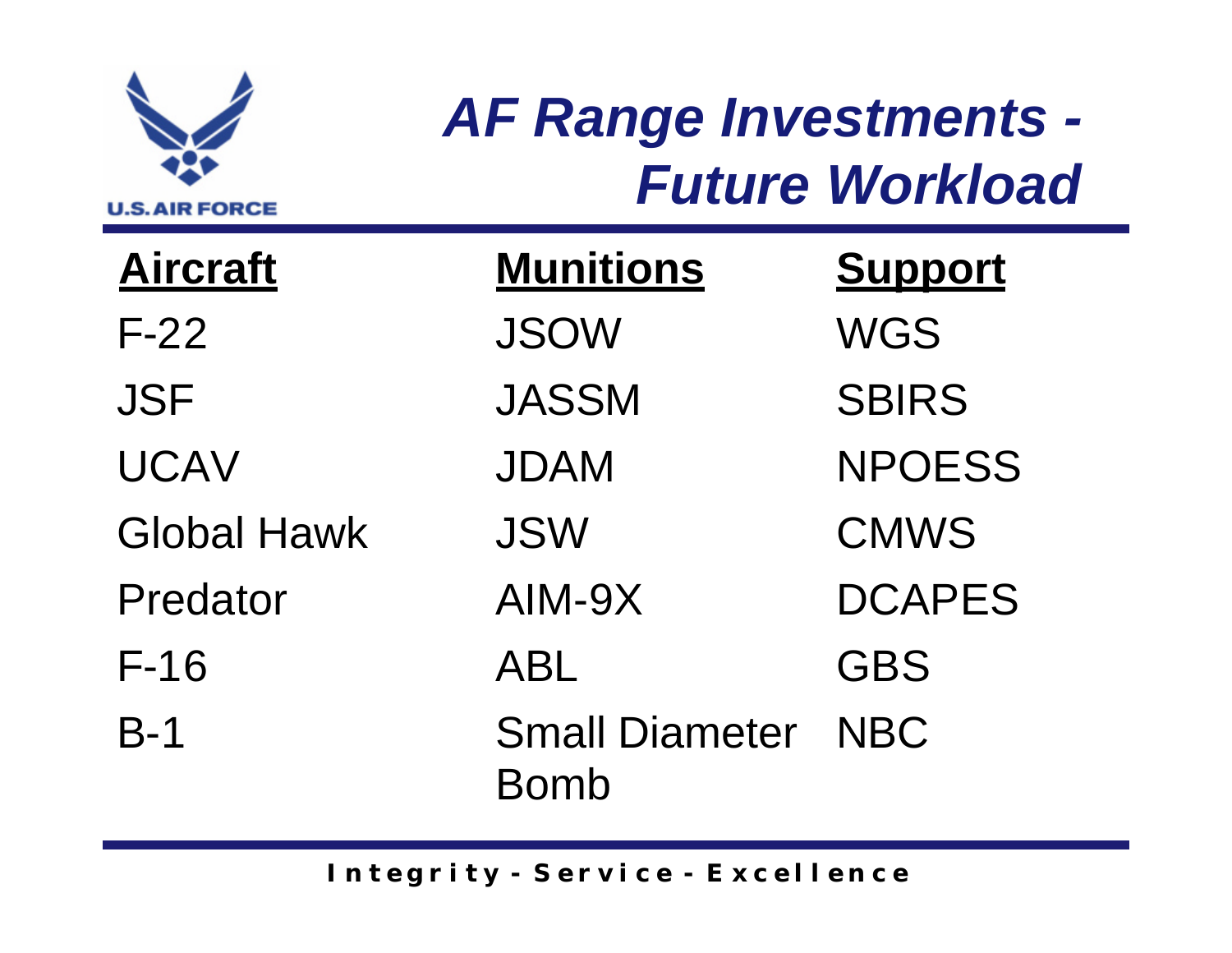

## *Future Workload F-22*

### ■ **Testing location**

**n** AFFTC; Gulf Range

### ■ Kind of testing planned

**n** Flight test, sensor test, weapons testing

#### ■ Range equipment/assets required for test

■ Altitude, airspeed & sensor capabilities drive a large range requirement – 4 F-22s consume entire gulf range complex

### ■ **Anticipated Cost**

- $\blacksquare$  FY 03 07 \$240M/year
- **FY 08-10 \$200M/year**

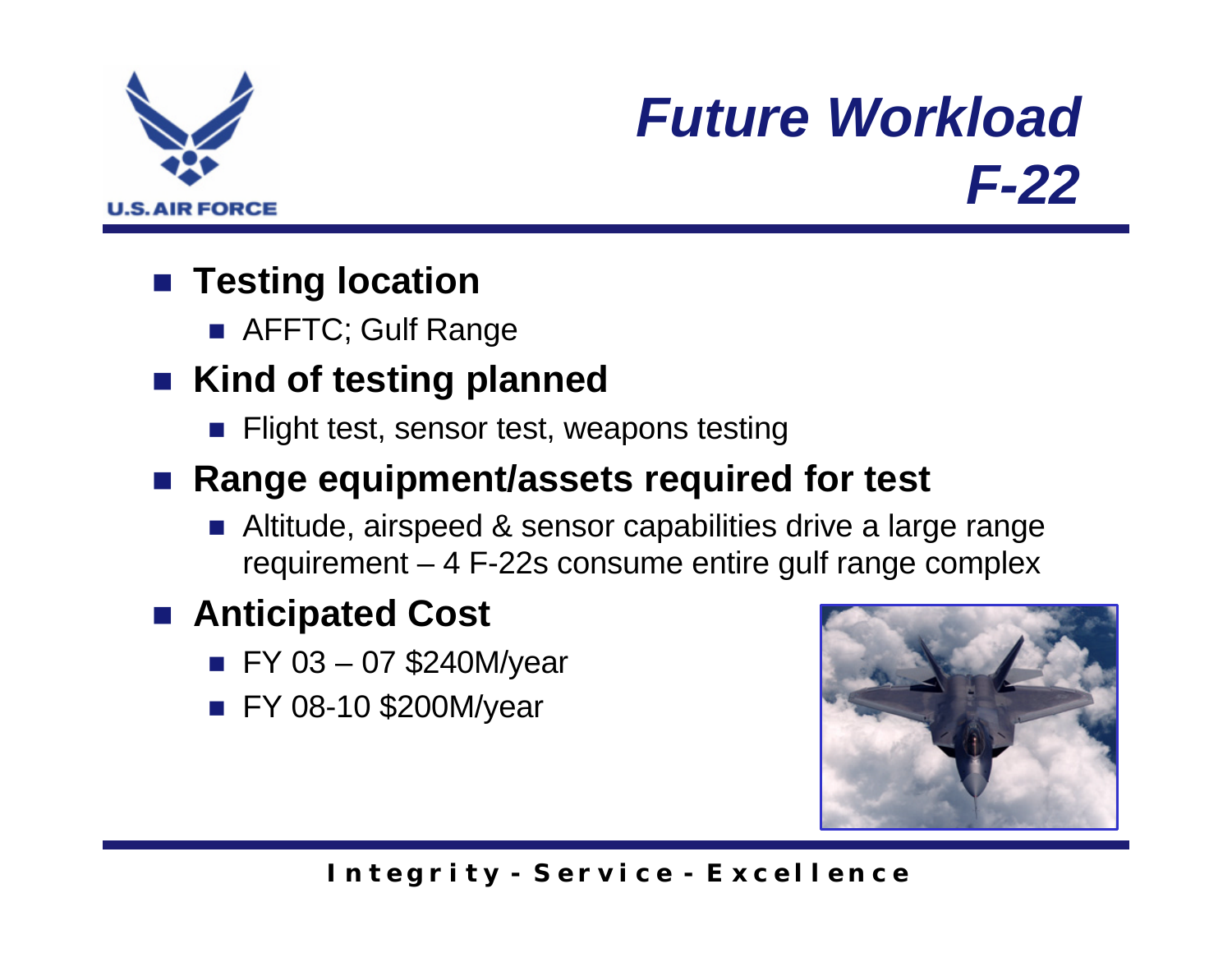

## *Future Workload Joint Strike Fighter*

#### ■ Testing start/end dates and planned location

- DT: First flight Aug 06: AFFTC, NAWC
- **n** IOT&E: Approximately 2011

### ■ Kind of testing planned

**n** Fully integrated DT/OT

#### ■ Range equipment/assets required for test

- 14 aircraft for DT flight-test
- **n** Fort Worth TX, AFFTC, NAVAIR, AEDC
- Anticipated cost
	- **n** Unknown

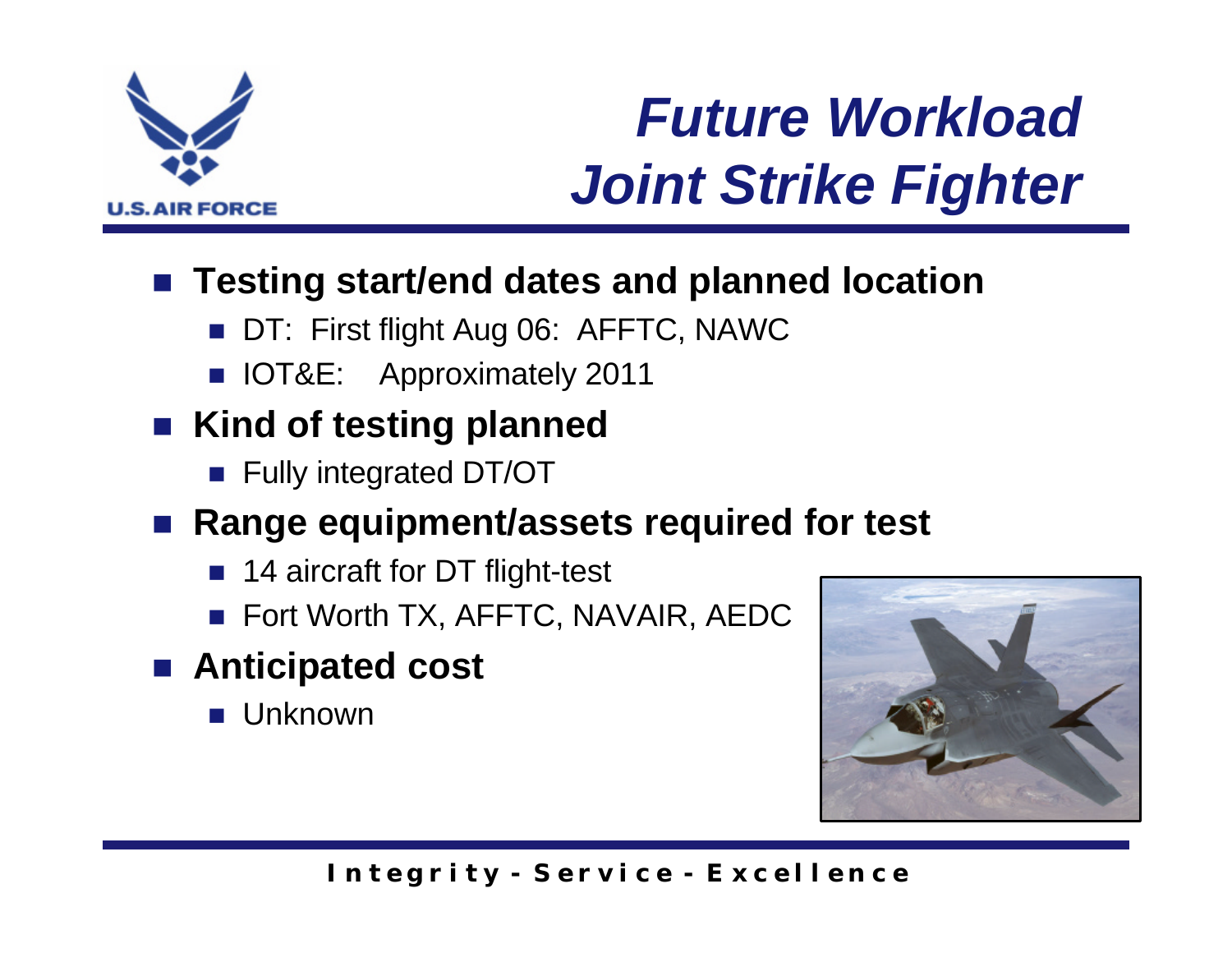

## *Future Workload Global Hawk*

#### ■ Testing start/end dates and planned location

- Combined DT/OT Aug 02/Jun 06 Edwards AFB
	- Planned quarterly exercises
- $\blacksquare$  TEMP in coordination Oct 02
- $\blacksquare$  IOT&E Oct 06

#### ■ Range equipment/assets required for test

- Range equipment/assets are still in the planning stage
- Anticipated cost
	- $\blacksquare$  FY03 FY08 approx 8M

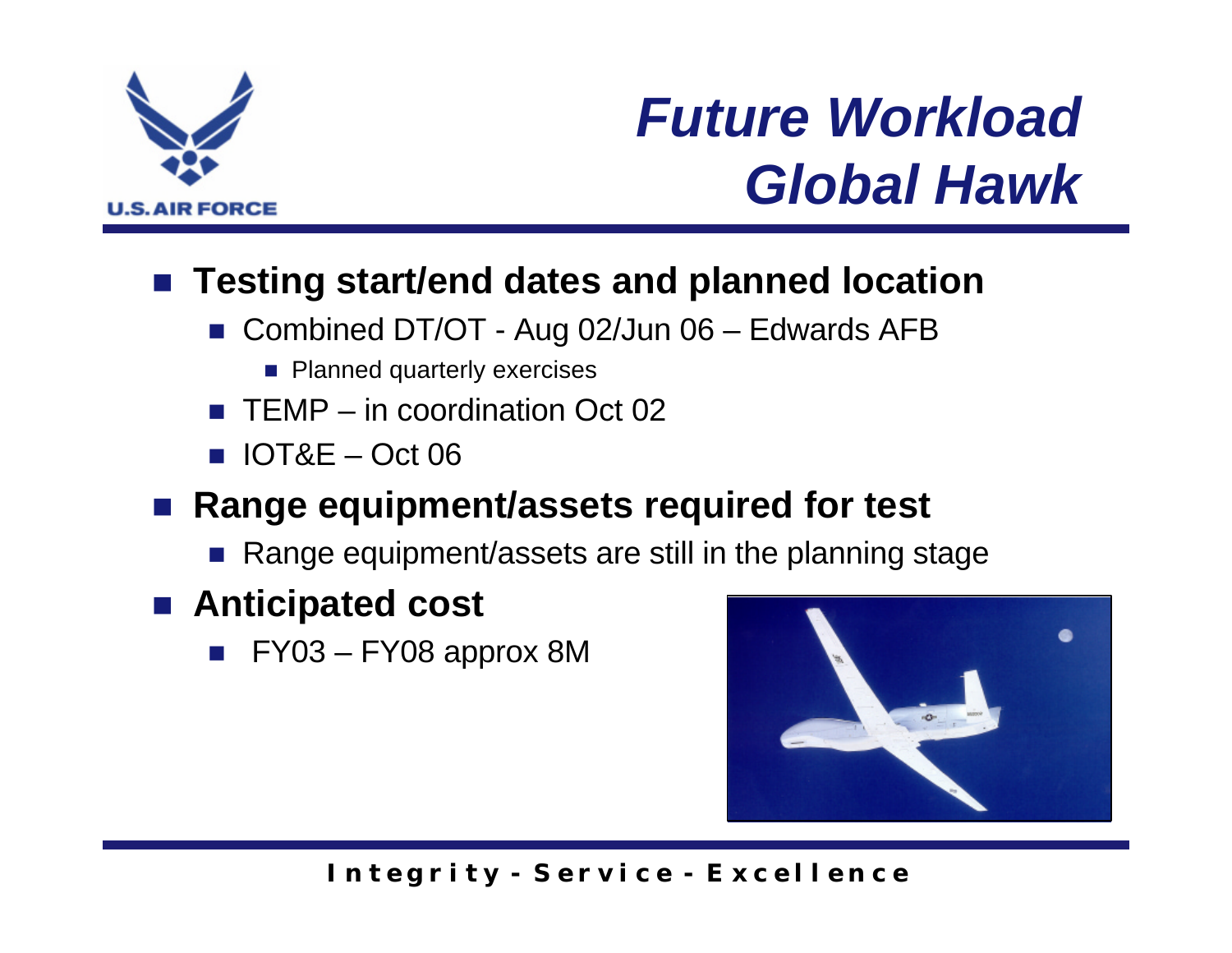

## *Future Workload UCAV*

#### ■ Testing start/end dates and planned location

■ Seamless verification testing / Edwards AFB

### ■ Kind of testing planned

- **n** System Demonstration Program
- $\blacksquare$  First flight 22 May 02

#### ■ Range equipment/assets required for test

■ Chase aircraft, Enhanced Flight Termination System

### ■ Anticipated Cost

- **Unknown**
- Transition to ACAT program FY03

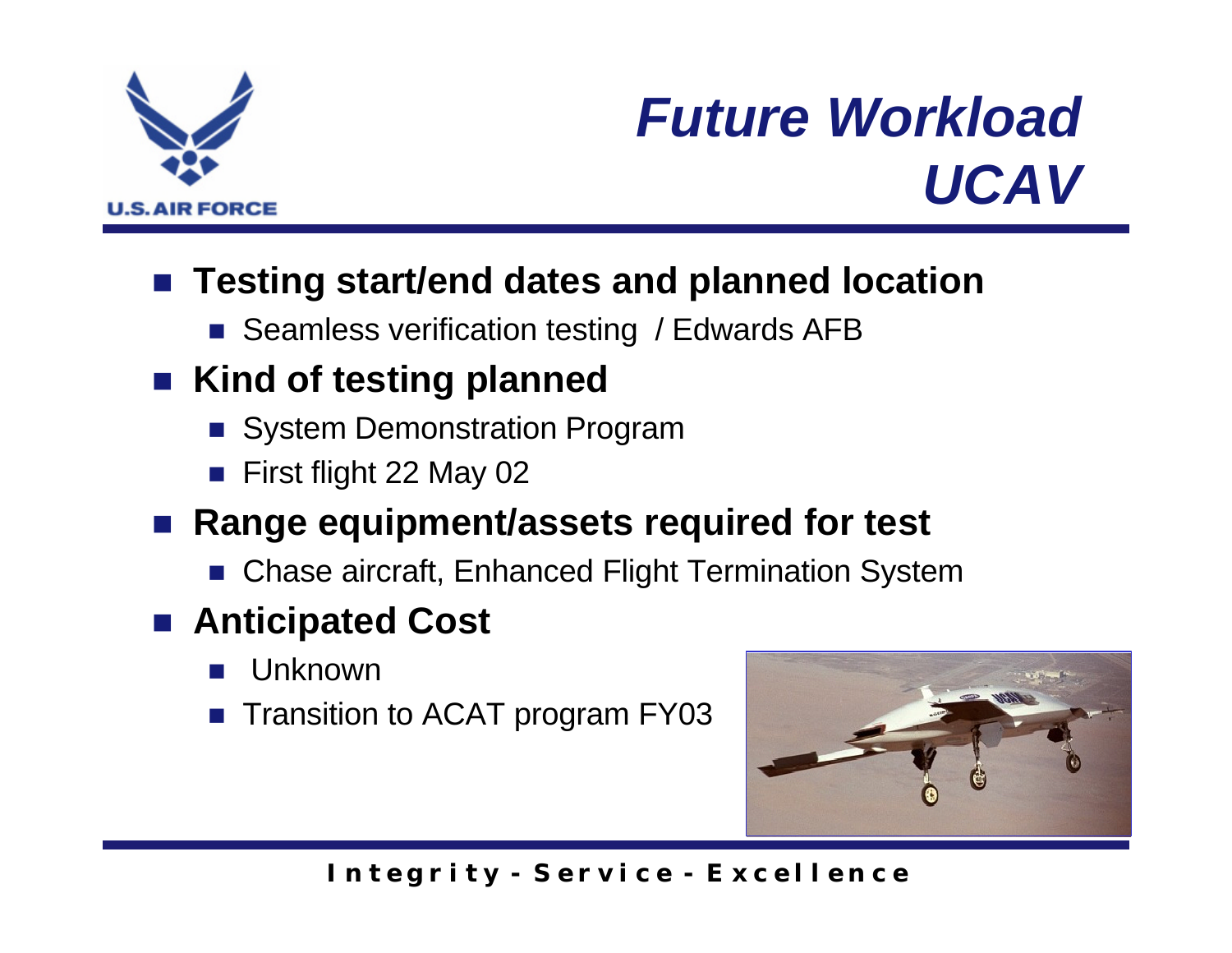

## *Future Workload JASSM*

#### ■ Testing start/end dates and planned location

- DT Phase I Flight testing Sep 00 Apr 02
- IOT&E Phase II Flight testing Jun 02 Feb 03

### ■ Location & range time:

- Eglin AFB; Edwards AFB, China Lake NAS, White Sands Missile Range (WSMR); National Test and Training Range, Nevada.
- $\blacksquare$  Range time varies with type of mission
	- **Jettison mission small range space, 1 hour range time**
	- $\blacksquare$  All-up-round mission the entire range at WSMR and some extensions; up to 4 hour blocks of time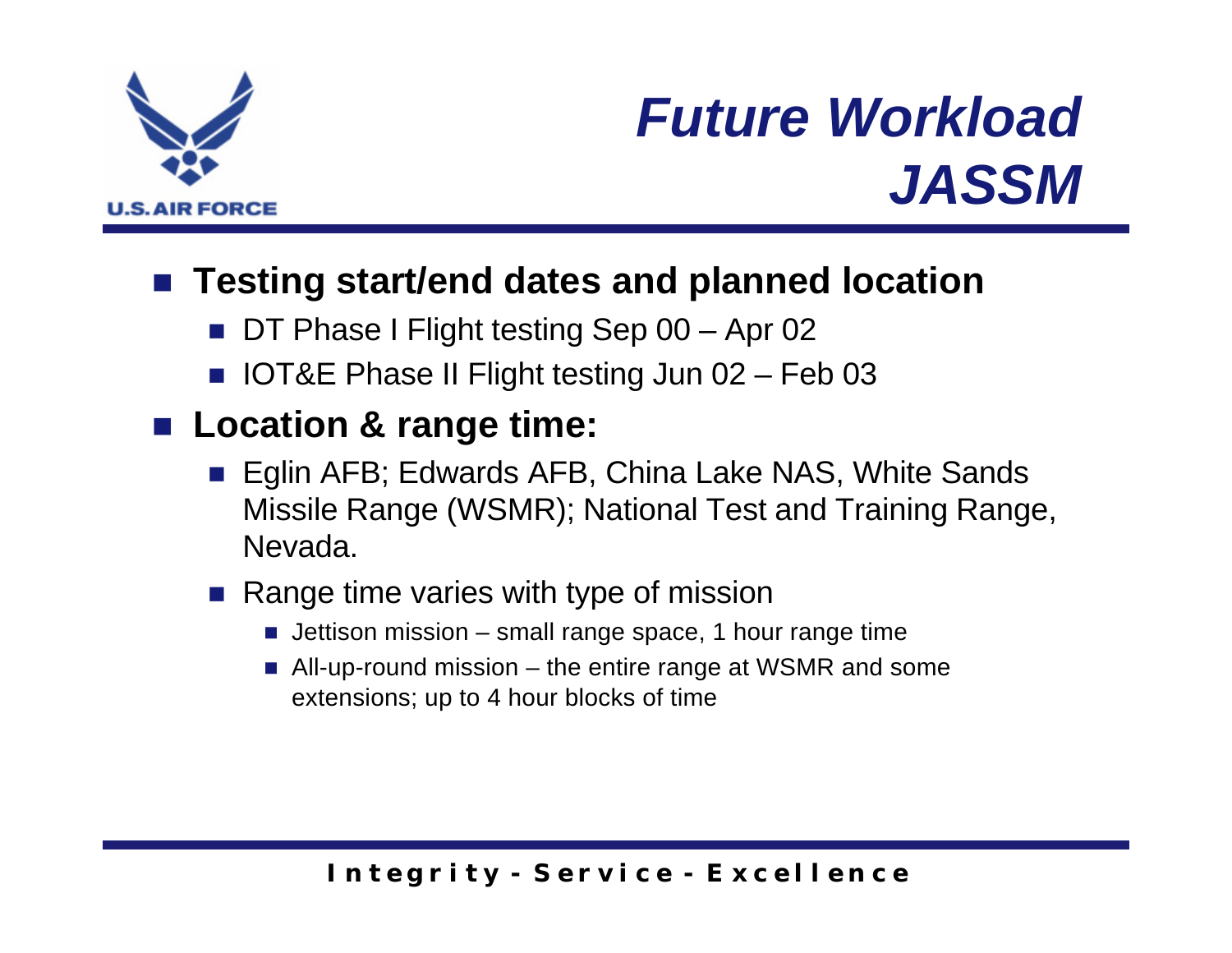

### *Future Workload JASSM*

#### ■ Kind of testing -

■ Aircraft integration; SEEK EAGLE, live fire, lethality, and missile, etc

#### ■ Range equipment/assets required for test

 $\blacksquare$  WSMR – main control room & target area control rooms, telemetry sites, data recording devices, GPS jammers, chase aircraft, tanker support, etc

#### ■ **Anticipated Cost**

- $\blacksquare$  FY01 FY06: ~\$63M
- **DT&E, LFT&E, OT&E**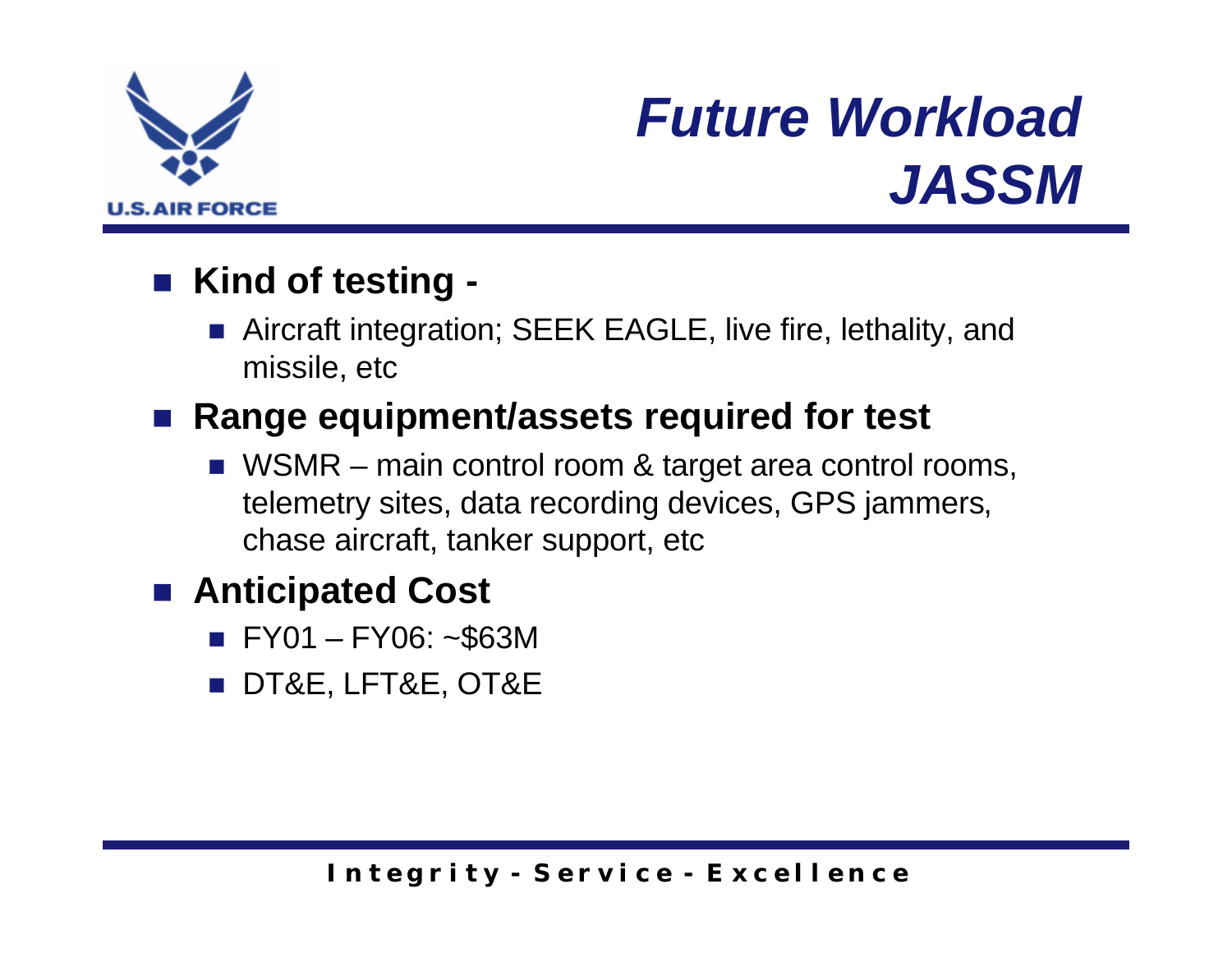

# *Future Workload Airborne Laser (ABL)*

#### ■ Testing start/end dates and planned location

- $\blacksquare$  DT: Aug 02 FY06 AFFTC; WSMR
- **NOT&E: FY06 FY08 WSMR; WTR**

### ■ Kind of testing planned

- **n** AFFTC: Ground testing of Laser; flight certification
- **NIMIA:** Plume detecting; low/high power shots against balloons & missiles
- **n** WTR: Terrier Black Brant missiles

#### ■ Range equipment/assets required for test

- Tankers, chase aircraft, targets
- 366 flight-test hours planned
- Anticipated Cost (MDA)
	- **DT: \$85M**
	- **n** IOT&E \$50M(Range costs)

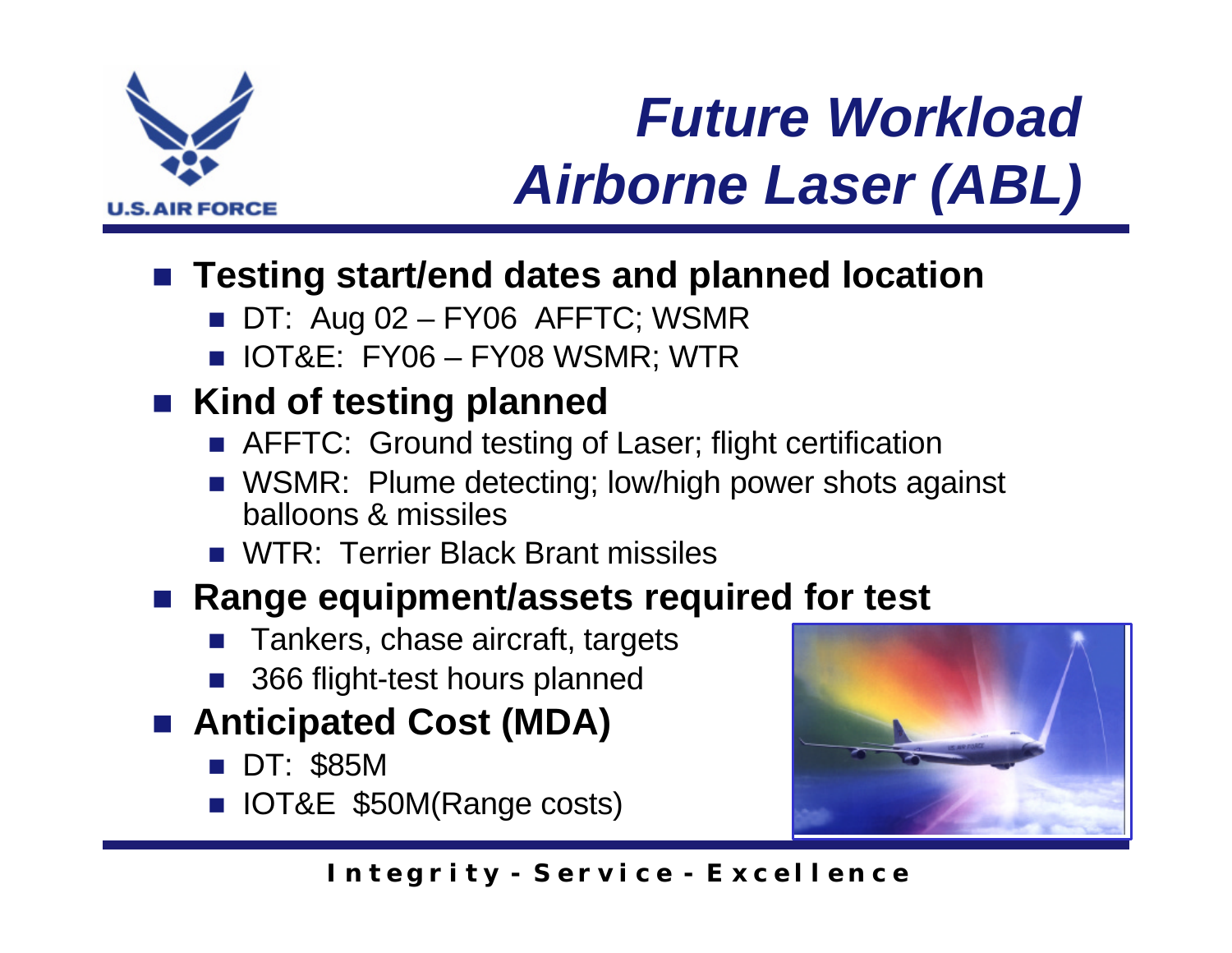

## *Full & Sub-scale Aerial Targets*

#### ■ 40 QF-4s required to maintain test capability

■ 2 locations -- Eglin AFB and WSMR

### ■ HQ USAF/TEP controls kill authorization

- $\blacksquare$  Full scale kills ~ 18 per year
- Sub-scale kills  $\sim$  32 per year

### ■ Currently funding 12/yr (losing 6/yr of inventory)

Restricted QF-4  $\sim$  \$1.2M, Unrestricted QF-4  $\sim$  \$1.6M

### ■ Navy wants AF to support all Navy QF-4 tests

- AF unable to comply due to full-scale target shortages
- Will cause a quicker depletion of QF-4s
- QF-4 replacement Air Superiority Target (AST)
- Air Force Sub-scale Aerial Target (AFSAT)
	- Required Assets Available (RAA) in FY06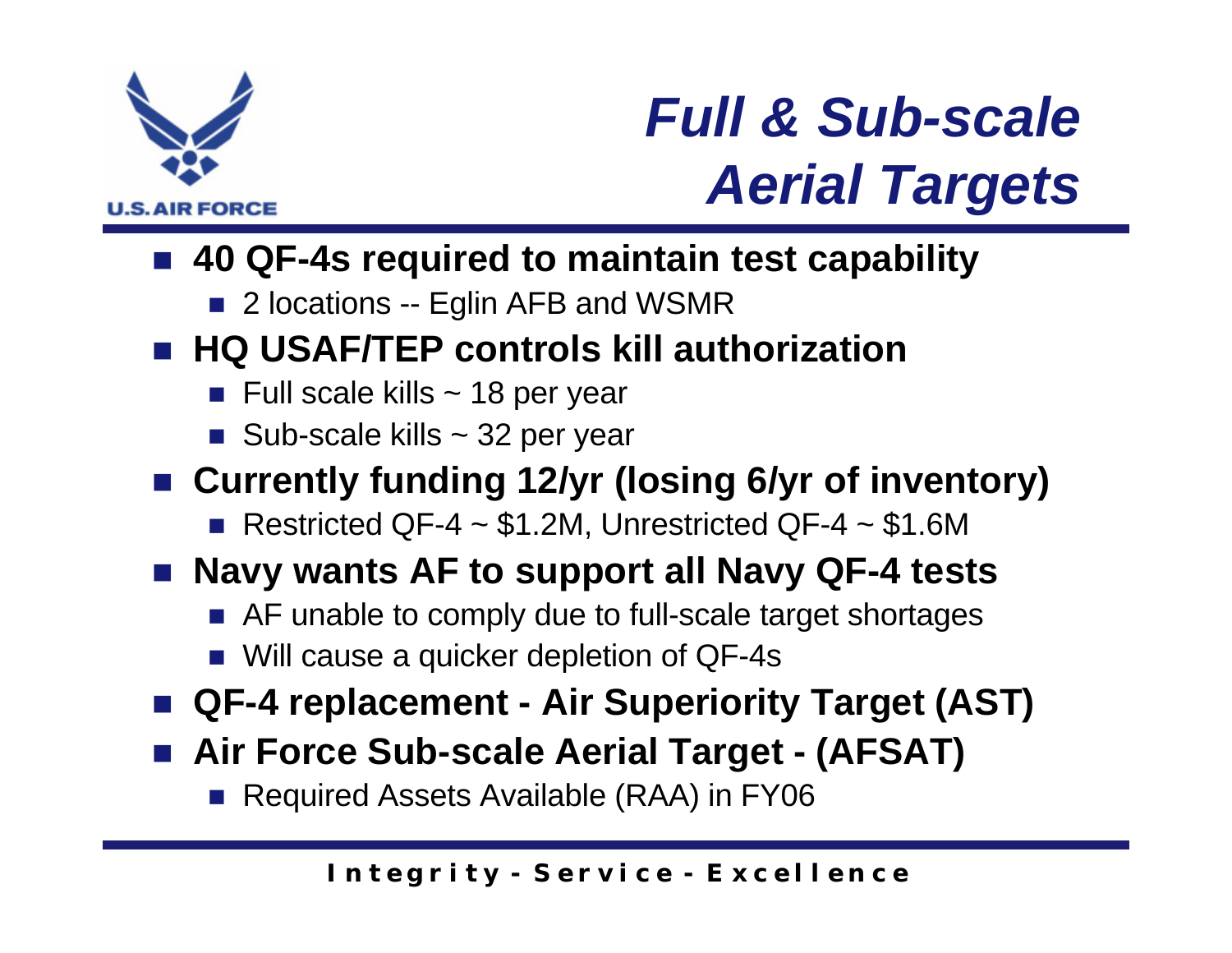

### *Future Workload Aerial Targets/Drones*

- QF-4 Full Scale Replacement Study to develop **the Air Superiority Target (AST)**
- AST will replace QF-4 AND is a more current, **threat representative, and capable target**
	- **n** Two studies awarded to Lockheed Martin
		- New Vehicle concept
		- **n** Droned F-16
	- One study awarded to Boeing
		- New vehicle concept
	- **No IOC planned for FY10** 
		- **FMD** not funded in FY04 POM!

DT/OT requirements, timeline, funding etc. TBD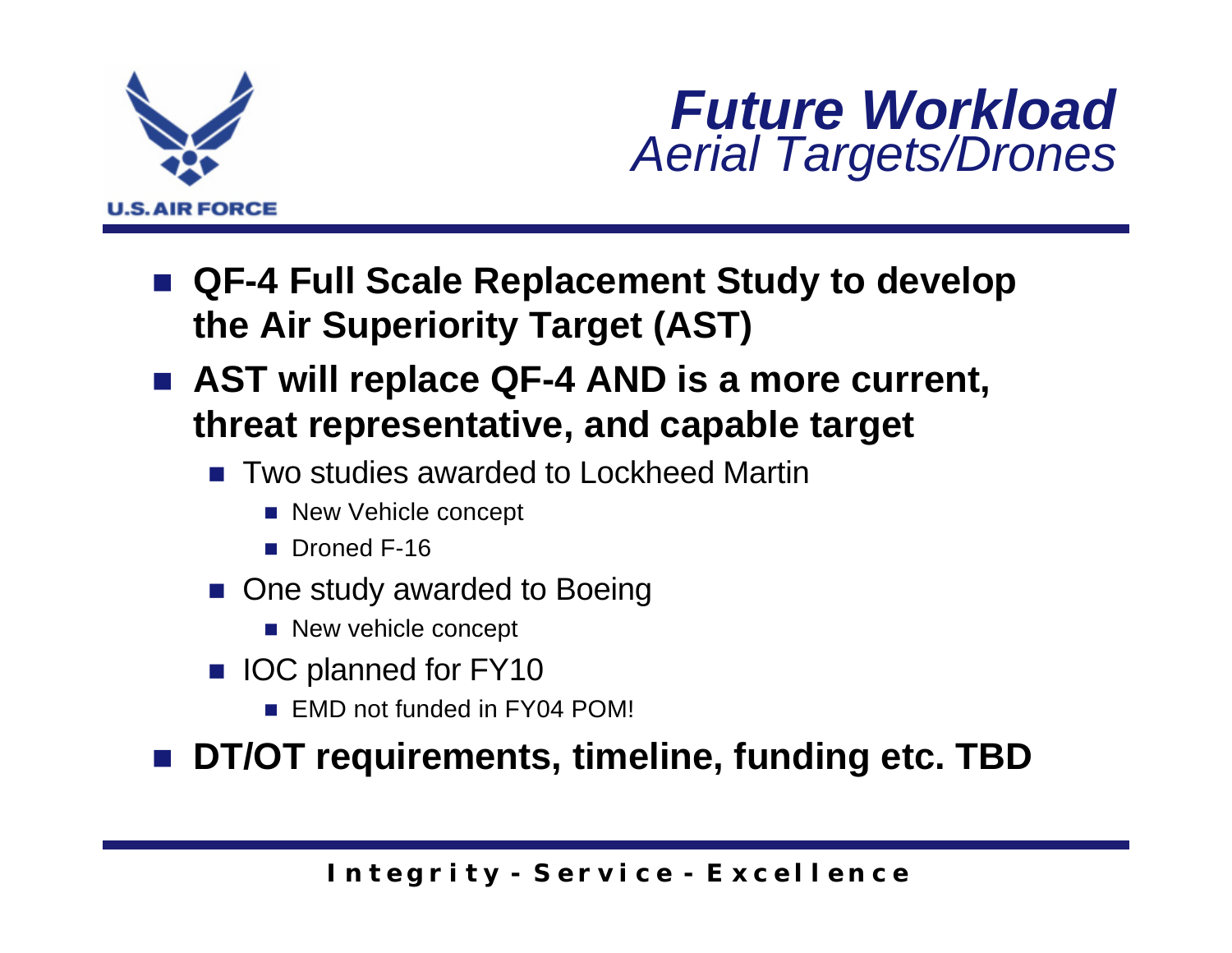



#### n **Range space – encroachment**

- F-22/JSF require more air space for test and training
- **n** Urban encroachment

#### ■ Data collection – constantly increasing volume

■ Advanced Range Telemetry (ARTM) – advanced modulation, antennas, data compression

#### **n** Spiral Development

- **n** Smaller incremental tests
- Starting T&E earlier, continuing T&E throughout programs
- Manpower Aging workforce